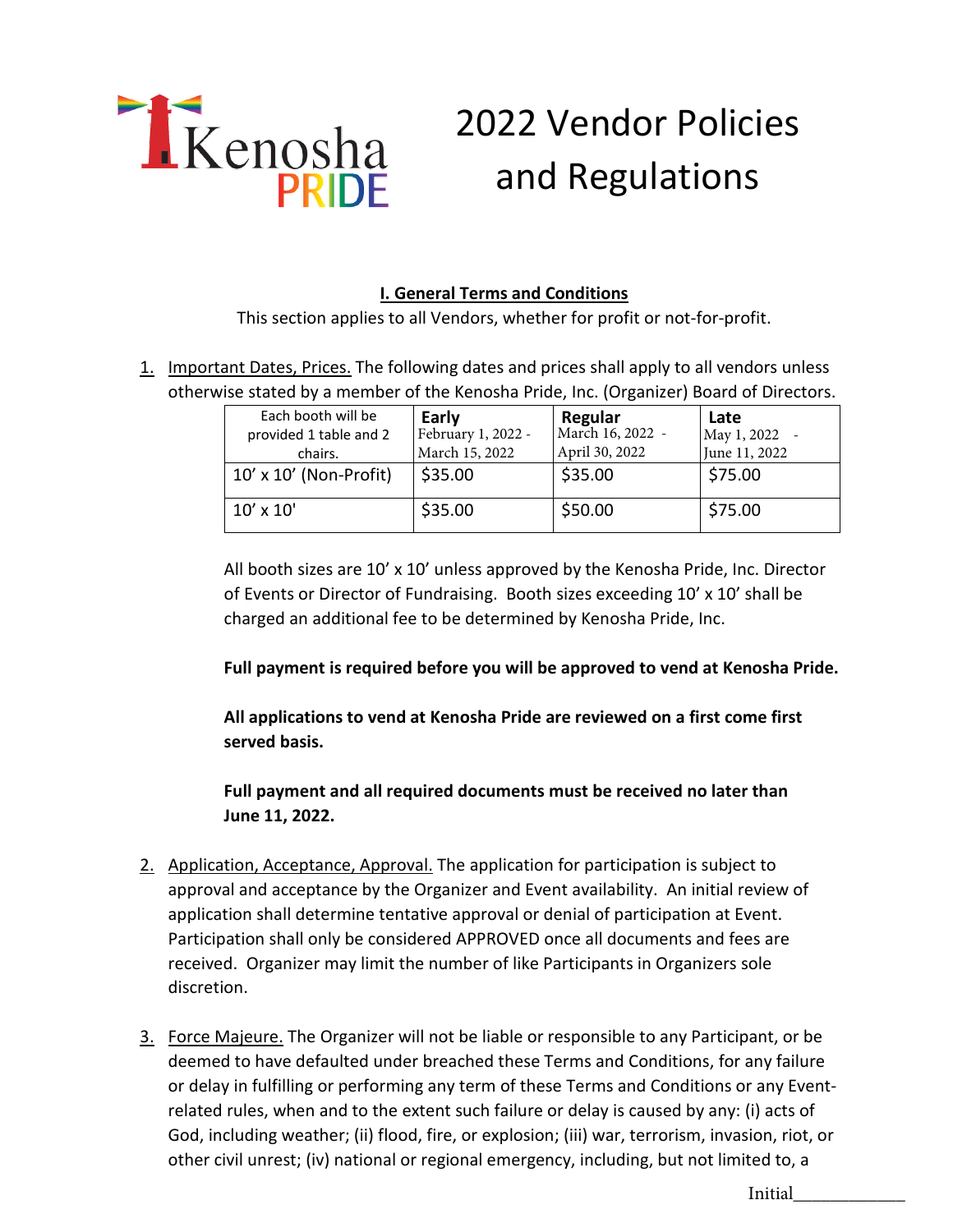new or continued outbreak of COVID-19 virus or any other infectious disease outbreak or pandemic; or (v) passage of law or governmental order, rule, regulation, or direction, or any action taken by a governmental or public authority (each of the foregoing, a "**Force Majeure"**), in each case, provided that such event is outside the reasonable control of the Organizer and the Organizer uses diligent efforts to end the failure or delay and minimize the effects of such Force Majeure.

4. Participant Termination/Cancellation. Participant may not terminate these Terms and shall not be entitled to any refund from the Organizer with regard to the Participant's participation in the Event after applicable fees have been paid.

**While no Participant shall be entitled to a refund, each refund shall be in the sole discretion of the Organizer based upon timing of the termination/cancellation, the number of Vendor Participants, etc. No participant shall be entitled to a refund based on a Force Majeure event. All requests for refund must be submitted in writing to [info@kenoshapride.org.](mailto:info@kenoshapride.org)**

5. Organizer Termination; Rejection and Refusal. Organizer may terminate these Terms and the Participants participation in the Event, immediately if any Participant breaches these Terms or the Participants participation in the Event would cause harm to the Organizer or the Event, as determined in the sole discretion of the Organizer. No participant shall be entitled to a refund from the Organizer if the Organizer terminated the Participants participation in the Event (or any portion thereof) pursuant to this Section 5.

Organizer reserves the right to refuse applications by any Participant to participate in the Event if: (i) the Participant's participation is inconsistent or in conflict with the mission of the Organizer or the Event or (ii) the Participant's participation could be detrimental or harm the successful completion of functioning of the Event, all as determined by the Organizer in its sole discretion.

Finally, the Organizer reserves the right to exclude any potential Participant for any reason. The Organizer makes decisions based on creating an active and exciting Event. Participants may appeal decisions of Termination to the President of Kenosha Pride, Inc., whose decision shall be final.

6. Release and Indemnification. BY PARTICIPATING IN THE EVENT, PARTICIPANTS AGREE TO RELEASE, DISCHARGE, AND HOLD HARMLESS THE ORGANIZER, ITS BOARD OF DIRECTORS, ITS AFFILIATES AND SPONSORS, AND SUPPLIERS OF MATERIALS OR SERVICES RELATED TO THE EVENT (INCLUDING CITY OF KENOSHA, RETAILERS, AND ADVERTISING, PROMOTION, FULFILLMENT AND MARKETING AGENCIES) AND ALL OF THEIR RESPECTIVE EMPLOYEES, REPRESENTATIVES, DIRECTORS, OFFICERS, SHAREHOLDERS, AND AGENTS (COLLECTIVELY "**RELEASEES"**) FROM ANY AND ALL

Initial\_\_\_\_\_\_\_\_\_\_\_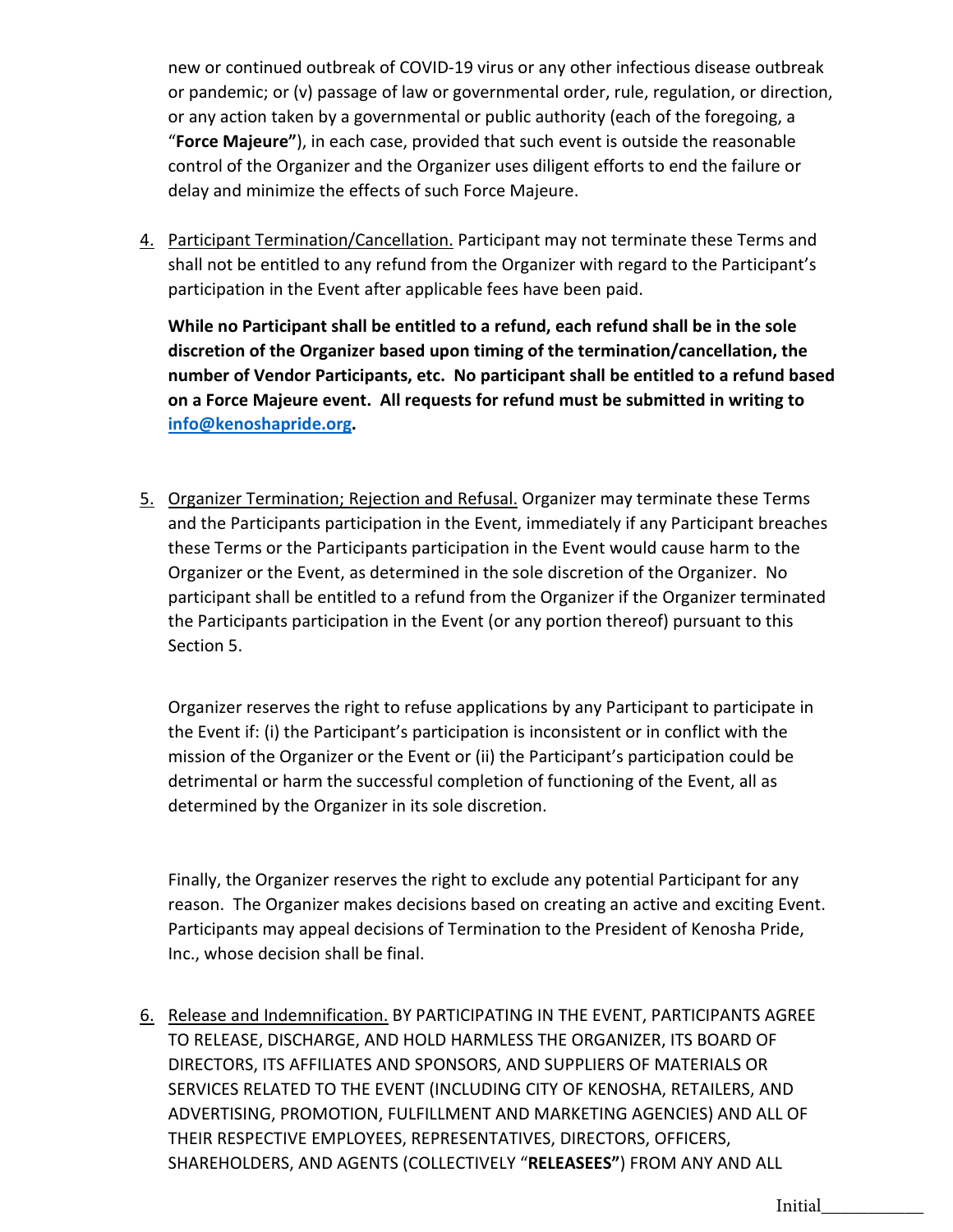CLAIMS MADE BY PARTICIPANTS OR ANY OTHER THIRD PARTIES, LIABILITIES OR DAMAGES RELATED IN ANY WAY TO THE ORPERATION OF THE EVENT, AS WELL AS ANY AND ALL CLAIMS, DAMAGES OR LIABILITY FOR ANY INJURY, THEFT, LOSS, OR DAMAGE OF ANY KIND TO PERSONS, INCLUDING DEATH, AND PROPERTY, WHETHER DIRECT OR INDIRECT, WHICH IS RELATED TO THE EVENT, PARTICIPATION OR ATTEMPTED PARTICIPATION IN THE EVENT.

Organizer reserves the right to terminate, suspend, cancel, or modify the Event or these Terms, without notice. Releasees are not responsible or liable for any Force Majeure event. Organizer and Releasees make no representations and no guarantees (and shall not be liable for) regarding attendance at the Event.

- 7. Laws; Regulations. While participating in the Event, all Participants must follow all applicable laws and regulations in addition to these Terms, Conditions, and Policies. Any violations of any applicable laws or regulations is strictly prohibited, and the Organizer shall not be liable or responsible for any such violations. The Organizer reserves the right to terminate each Participant's participation in the Event (or any part thereof) due to a violation of any applicable law or regulation. No Participant or attendee at the Event may display, offer for view, sell, or consume any illegal or contraband items at the Event.
- 8. Payments. **Payment is accepted by Credit/Debit Cards, Check, Money Orders, and Cashier's Checks.** The organizer reserves the right to charge a \$35 fee for any returned checks.
- 9. Contact Information. Any questions or concerns regarding participation as a vendor or exhibitor should be directed to the following contact:

Anthony Griffin **Dan Seaver** Director of Events **President** 

[events@kenoshapride.org](mailto:events@kenoshapride.org) [president@kenoshapride.org](mailto:president@kenoshapride.org)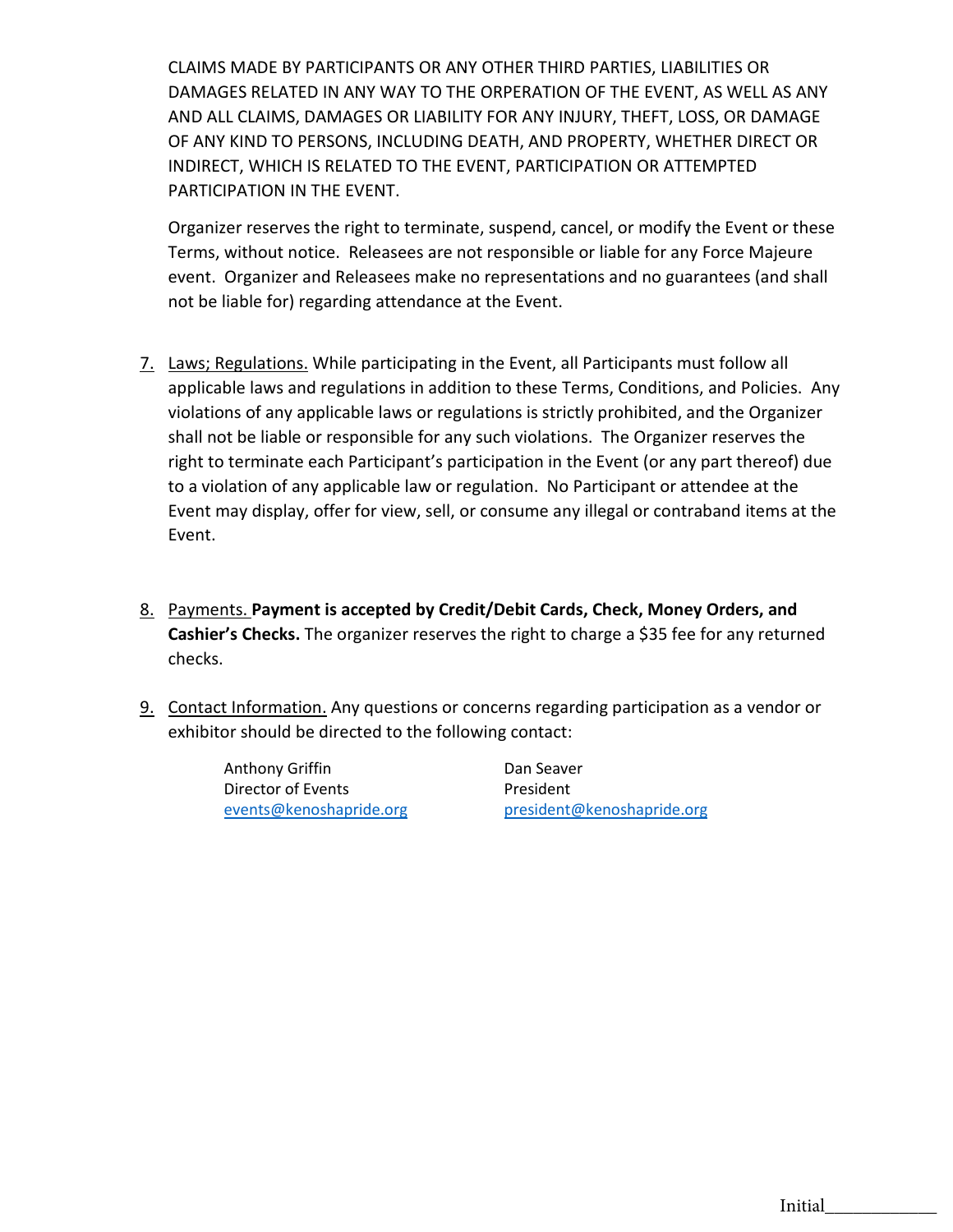## **II. Vendor Participant Terms and Regulations**

This section shall inform all Participants of specific Terms and Regulations for participating in the Event.

- 1. Hours; Set-up and Operations.
	- a. Set-up: Set up of a Participants booth may only take place after Participant has checked in, completed all documents, and paid all fees. No Participant may arrive before 10:00am unless expressly permitted by Organizer.
	- b. Operation: Event hours of Operations shall be from 12:30pm until 9:00pm. All Participant booths are to be open at the start time. Participants may begin to close at 6:00pm and must close at 8:00pm. Any operations outside of these times must be approved by Organizer.
- 2. Insurance; Waiver of Liability. The Organizer does not provide any insurance coverage and will not accept payments for insurance or insurance-related costs. Acceptable proof of insurance is a General Liability Declarations Sheet (GL Dec Sheet) or Acord Form (provided by the insurance carrier). The Organizer may request proof of insurance coverage at any time before or during the Event.

A Waiver of Liability **WILL BE REQUIRED** before any Participant may set up its booth at the Event.

- 3. Sellers Permit; Sellers Information. As required by state law, all Participants engaged in the selling of goods or services, whether that sale finalizes at the Event or is a result of participation at the Event, must provide Organizer with a copy of Participants Sellers Permit or complete the WI Form S-240 upon check-in before Participant may set up its booth at the Event.
- 4. Booth Space; Provided Materials. Organizer shall provide each Participant booth space with one (1) table and two (2) chairs. Participant may request additional tables and chairs at a cost, and must be requested in advance of the Event. Organizer does not promise or guarantee any Participant location unless arranged in advance and approved by Organizer. Organizer has sole discretion as to placement and locations of all Participant booth locations. All Participants must properly clean their assigned area prior to departure. Organizer may impose a fine of up to \$50 to clean Participant's booth area.
- 5. Electricity and Water (non-bottled). Organizer does not provide Electricity or Water to Participants. Any Participant needing electricity may use a free standing generator. Organizer does not rent or provide generators for Participant use, therefore Participant shall be responsible for providing a generator if needed. Organizer is unable to guarantee access to potable water on Event grounds. Participants in need of water shall be responsible to provide their own.

Initial\_\_\_\_\_\_\_\_\_\_\_\_